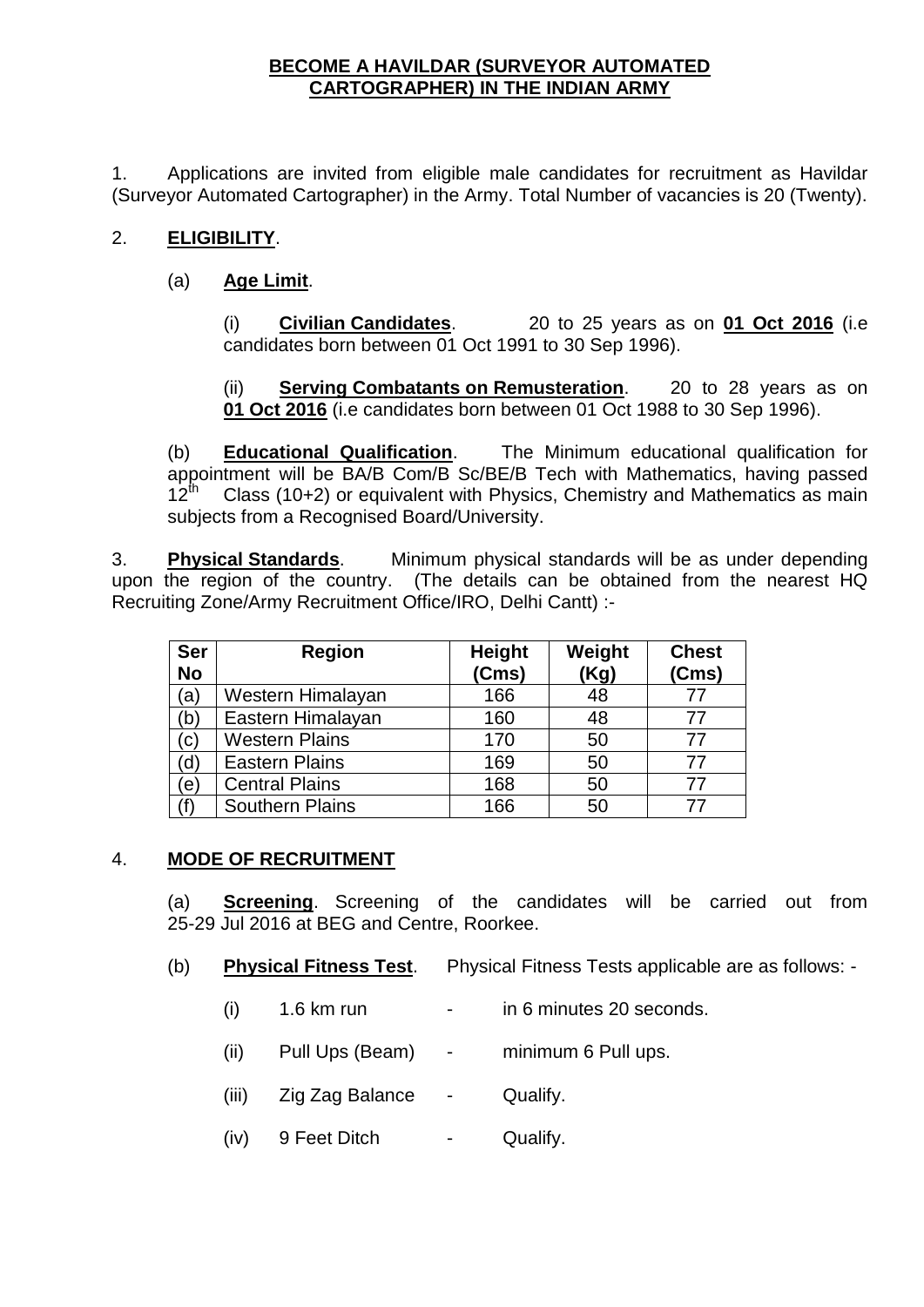5. **Medical Standards**. A candidate should have robust physique and mental health, chest should be well developed having minimum 5 cm expansion, should have normal hearing with each ear. Should have sufficient number of natural health gum and teeth i.e.14 dental points.Should have no diseases like deformity of bones, hydrocele, varicose veins or piles. Remustering candidates should be in medical category SHAPE-1 in terms of Special Army Order 6/S/2005/Rtg dated 05 Aug 2005 as amended from time to time.

6. **Written Examination**. Only those candidates who are selected in the screening will be permitted to appear in the written examination which will be conducted at BEG and Centre, Roorkee on **31 Jul 2016**. The written examination will comprise of two papers as follows: -

| <b>Paper</b>                                                             | <b>Max Marks/</b><br><b>Pass Marks</b> | No.<br>of <b>o</b><br><b>Questions</b> | <b>Each Qustion</b><br>carry Marks | <b>Negative Marks</b><br>for every<br>wrong Answer |  |
|--------------------------------------------------------------------------|----------------------------------------|----------------------------------------|------------------------------------|----------------------------------------------------|--|
| Paper-1                                                                  | 100/40                                 | 50                                     | 02                                 | $-0.5$                                             |  |
| (Mathematics)                                                            |                                        |                                        |                                    |                                                    |  |
| Paper-2                                                                  | 100/40                                 | 50                                     | 02                                 | $-0.5$                                             |  |
| (Physics &                                                               |                                        |                                        |                                    |                                                    |  |
| Chemistry)                                                               |                                        |                                        |                                    |                                                    |  |
| Note: Candidate has to score min of 40 marks each in Paper 1 and Paper 2 |                                        |                                        |                                    |                                                    |  |
| separately.                                                              |                                        |                                        |                                    |                                                    |  |

7. Result of the written examination / names of successful candidates will be communicated by BEG and Centre, Roorkee **through email / SMS**.

8. **Medical Examination**. Candidate who qualify in the written exam will require to undergo a Medical Examination from **07- 08 Aug 2016** at BEG and Centre, Roorkee. The candidate should be in Medical Category SHAPE-1 in term of Special Army Order 6/S/2005/Rtg dated 05 Aug 2005 and as amended from time to time.

9. **Terms of Enrolment**. Selected candidates will undergo 19 weeks of Basic Military Training at BEG and Centre, Roorkee. On successful completion of training the candidates will be enrolled in the rank of Havildar (Surveyor Automated Cartographer) for a period of 24 years of colour service and 2 years in reserve or till they attain 49 years of age whichever is earlier.

10. **Pay, Allowances and Perks**. On completion of successful training the Havildar (Surveyor Automated Cartographer) will be placed in pay band-1 (Rs 5200-20200) as per  $6<sup>th</sup>$  Pay Commission. In addition they will also be entitled to Grade Pay (Rs 2800) + Military Service Pay (Rs 2000) + Group X Pay (Rs 1400) per month. In addition you will be entitled to DA, free accommodation, Group Insurance, entitled ration for self, uniform, free medical and leave travel concession for self, family, and dependents, canteen facilities and other allowances as admissible to the regular Army.

11. **Submission of Application**. Applications will only be accepted online on website [www.joinindianarmy.nic.in](http://www.joinindianarmy.nic.in/) (Detailed instructions are given below in 'INSTRUCTIONS FOR ONLINE APPLICATIONS').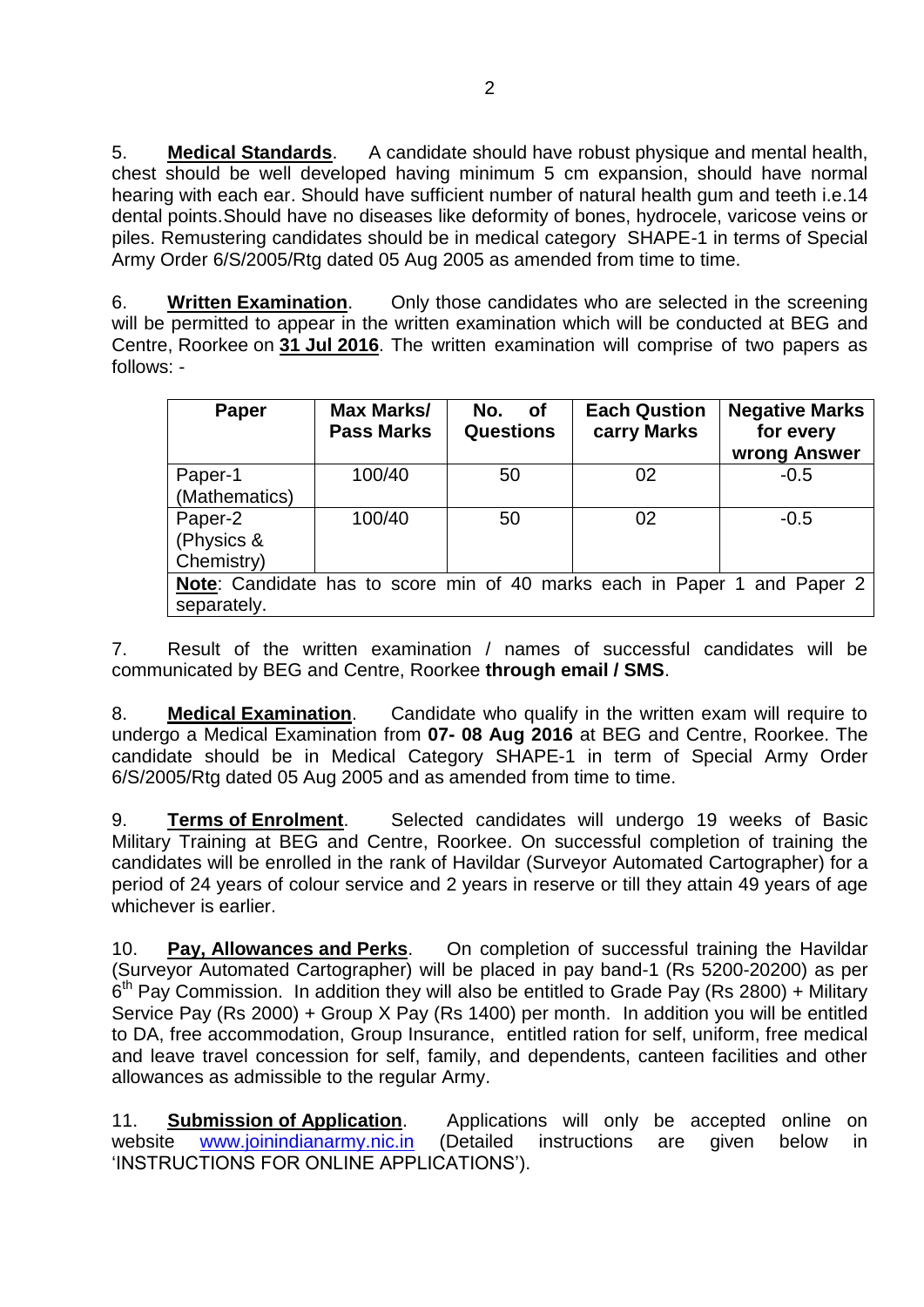## **NOTE**

1. All above terms and conditions, vacancies and selection procedures are subject to change from time to time.

2. Only Male candidates are eligible to apply.

3. Candidates who are serving with any organisation and are selected for the post will produce "No Objection Certificate" from their employer at BEG Centre, Roorkee.

4. Candidates are required to produce the following documents, when called for screening: -

(a) Character certificate by Sarpanch of the Village or authorised signatory of the State Government.

(b) Domicile / Resident / Nativity certificate from the authorized signatory of the State Government.

(c) Original Certificate from matriculation onward and detailed Mark Sheet of each year separately pertaining to Educational Qualification.

(d) NCC Certificate in original, if applicable.

(e) Relationship certificate in original for son of serviceman/ex-servicemen, son of war widow, as applicable (issued by concerned Record Office).

5. Permanent body tattoos are only permitted on inner face of forearms i.e., from inside of elbow to the wrist and on the reverse side of palm / back (dorsal) side of hand, Permanent body tattoos are any other part of the body are not acceptable and candidates will be barred from further selection. Tribes with tattoo marks on the face or body as per their existing custom and traditions will be permitted on a case to case basis.

6. Do not use performance booster drugs to clear physical fitness test. It is better to practice and clear the test.

7. Do not use mobile phone or unfair means during Common Entrance Exam(CEE).

8. Candidates will get their pre-medical examination done under own arrangement before participating in Physical Fitness Test(PFT). Recruitment organisation will not be responsible for any mishappening.

## **INSTRUCTIONS FOR ONLINE APPLICATION: HAVILDAR (SURVEYOR AUTOMATED CARTOGRAPHER)**

1. Recruitment of Havildar(Svy Auto Carto) will be through the online registration and online applications on our website [www.joinindianarmy.nic.in](http://www.joinindianarmy.nic.in/)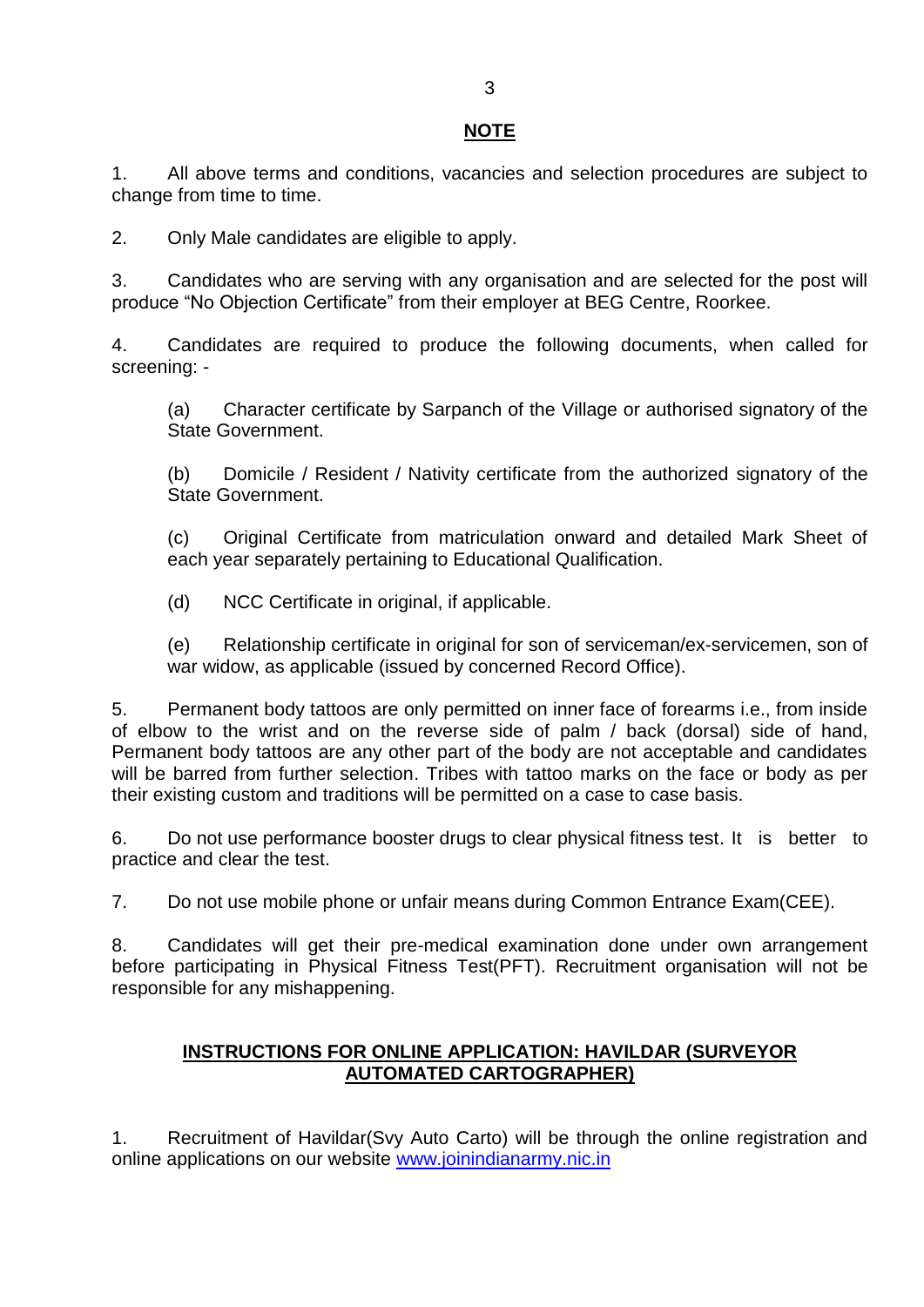## **ONLINE REGISTRATION**

2. Candidates can click on "Check Eligibility" on www.joinindianarmy.nic.in and can apply online for chosen / eligible career option in the Indian Army. For online application candidates should carry the following:-

- (a) Education qualification certificates including matriculation certificate.
- (b) Personal details, including permanent address with PIN Number.
- (c) Verification / domicile certificate.
- (d) Have a personal valid e-mail.
- (e) Have a personal mobile number.

3. Online registration and application will remain open from **08 May 2016 at 1000 hrs to 10 Jun 2016 at 1700 hrs**.

4. **Procedure for Applying Online**. For registering online, visit the website www.joinindianarmy.nic.in and proceed as follows:-

(a) Click on the portion 'Apply Online' on the home page in JCO/ OR enrolment row (green coloured).

(b) Fill the online registration form. Tips to assist in filling up field have been provided as you highlight each field.

(c) After filling the details, your profile will open.

(d) Click on Apply Online. As per your eligibility, the options with caption Apply Online will appear. Click on the button to apply and details filled in during registration will come as prefilled. Fill the balance details on each tab like contact details and education details etc.

(e) After filling the form, click on preview and check if all the information entered by you is correct as you will not be able to make any correction after saving.

(f) On submitting you will receive a Roll Number.

(g) Candidates can log in by using the e-mail id and password and can take the print out of the application form.

(h) Once the registration closes on the last day, system will generate Admit Cards for eligible candidates.

(j) Applicants are advised to check the profile on www.joinindianarmy.nic.in and their e-mail inbox for their Admit Card and alerts.

(k) The candidates are required to print one copy of Admit Card and affix their recent passport size photograph on it.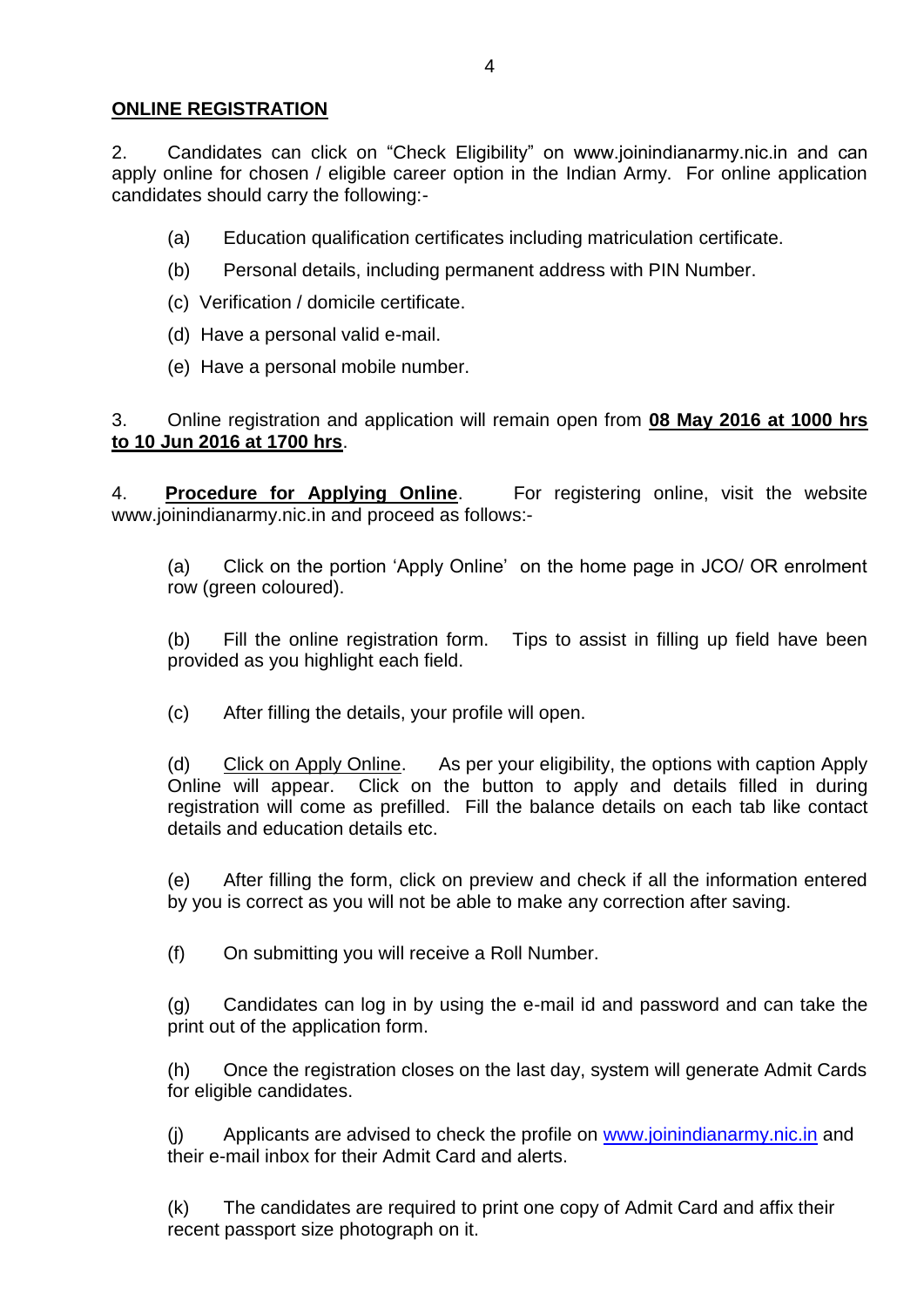## **NOTE**

1. Online registration does not imply that the candidate has fulfilled all the criteria for recruitment.

2. Your registration is subject to subsequent scrutiny and can be rejected, if found INELIGIBLE/INVALID at any point of time.

3. Please print Admit Card on good quality paper in black and white mode with minimum 600 x 600 dpi or higher resolution.

4. Admit Card is compulsory document to be carried for rally on scheduled date alongwith following documents in **original as well as photocopies**:-

(a) Photocopy of character certificate by Sarpanch of the Village or authorized signatory of the State Government.

(b) Photocopy of Domicile/Resident/Nativity certificate from the authorized signatory of the state Government.

(c) Photocopy of Certificates from matriculation onward and detailed Marks sheet of each year separately pertaining to Educational qualification.

(d) Photocopy of NCC Certificate, if applicable.

(e) Photocopy of relationship certificate issued by concerned Record Officer for Son of serviceman/Ex-servicemen, son of war widow, if applicable.

5. Candidates must submit only one application. Receipt of multiple applications from the same candidate will result in cancellation of candidature.

## **ONLINE REGISTRATION OPENS ON 08 MAY 2016 AT 1000 HRS**

## **ONLINE REGISTRATION CLOSES ON 10 JUN 2016 AT 1700 HRS**

"Do not waste your money on touts.

Recruiting process has been Computerized, and Touts cannot influence any thing. Have faith on your hard work"

## **DISCLAMIER**

The terms and conditions, given in the notification and on the website are subject to change and should therefore be treated as guidelines only. In case of any ambiguity the existing policies rules and regulation of Indian Army / Govt of India will be final. Details are also available on website www.joinindianarmy.nic.in.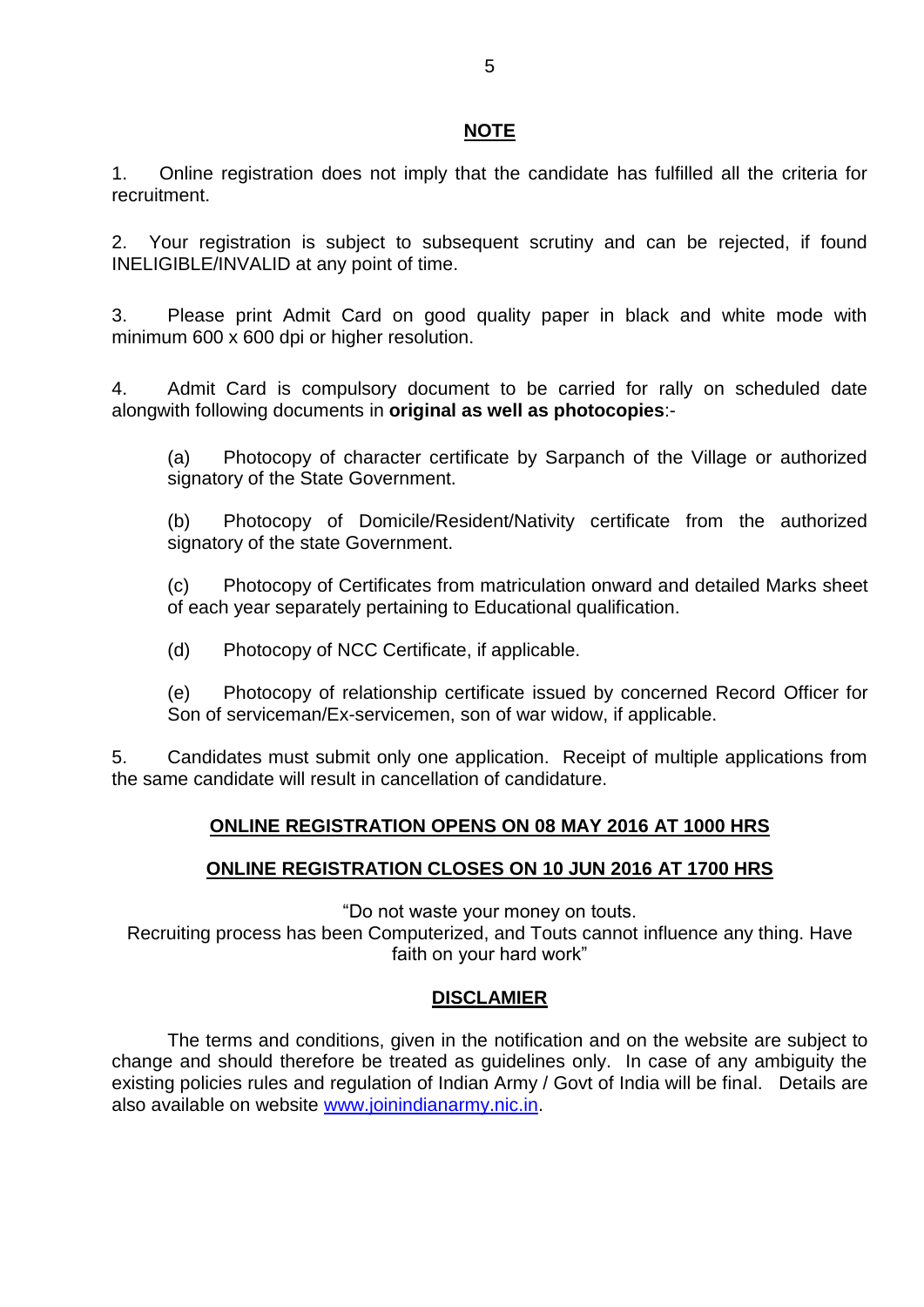#### **INSTRUCTIONS FOR SERVING SOLDIER**

1. Application must be filled strictly as per performa given in the notification and duly approved by the CO / OC Unit be forwarded by the candidate alongwith the required documents to respective Record Offices who will then forward the same to BEG and Centre, Roorkee . Top outer cover of envelope should read "APPLICATION FOR HAV (SVY AUTO CARTO) inscribed in red ink.

2. Advance copy of the application alongwith the required documents be forwarded to the BEG and Centre, Roorkee.

3. Affix your recent passport size photograph without sun glasses at the space provided in the application form. Photograph taken with Polaroid camera or computer print will not be accepted. An additional self attested photograph also be submitted along with application form.

4. A candidate whose application has been rejected earlier may apply again if eligible/age permits.

5. Incomplete application will be rejected.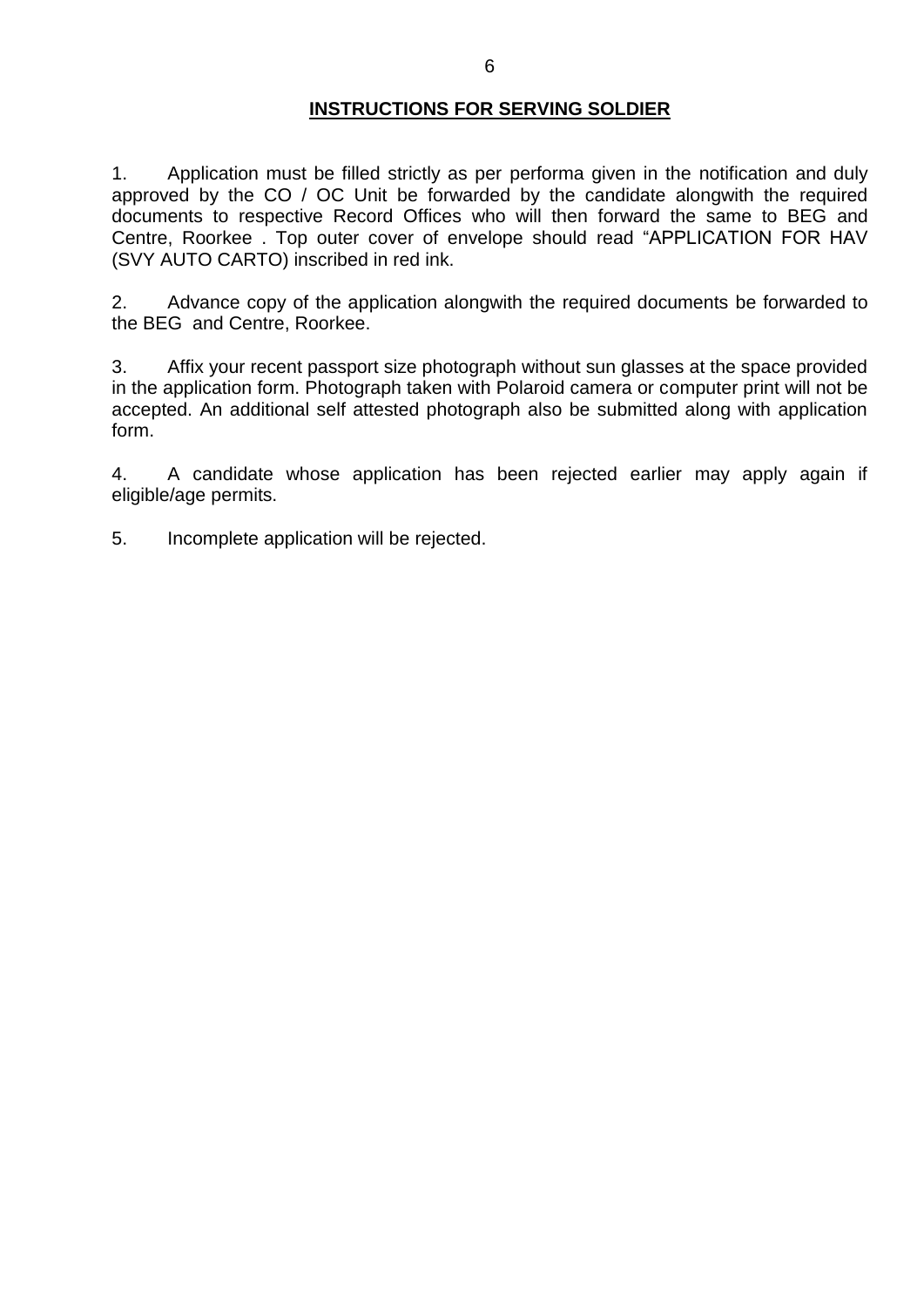#### **APPLICATION FORM ONLY FOR SERVING SOLDIER ON REMUSTERATION CANDIDATES FOR HAVILDAR (SVY AUTO CARTO)**

| <b>Roll No</b> |
|----------------|
|----------------|

## **PART I : PERSONAL DATA**

(Fill in Block Letters)

- 1. Name in full (Block Capitals) :  $\frac{1}{2}$ (Do not use initials)
- 2. Father's Name (Block Capitals) :

Affix Passport size photo (3.5cm x 4.5cm)

- 3. Permanent Home Address :- Vill/Colony/Locality \_\_\_\_\_\_\_\_\_ Post\_\_\_\_\_\_\_\_\_\_\_\_\_\_\_ Teh /Taluk\_\_\_\_\_\_\_\_\_\_ Distt\_\_\_\_\_\_\_\_\_\_\_\_\_\_\_ Pin\_\_\_\_\_\_\_\_\_\_\_\_\_\_\_\_ State\_\_\_\_\_\_\_\_\_\_\_\_\_\_\_\_\_\_\_\_\_\_\_\_Tele No with STD code\_\_\_\_\_\_\_\_\_
- 4. Present Address :- Vill/Colony/Locality \_\_\_\_\_\_\_\_\_\_\_\_\_\_\_\_\_\_\_\_\_ Post\_\_\_\_\_\_\_\_\_\_\_\_\_\_\_ Teh /Taluk\_\_\_\_\_\_\_\_\_\_ Distt\_\_\_\_\_\_\_\_\_\_\_\_\_\_\_ Pin\_\_\_\_\_\_\_\_\_\_\_\_\_\_\_\_ State\_\_\_\_\_\_\_\_\_\_\_\_\_\_\_Tele No with STD code\_\_\_\_\_\_\_ E-mail address Mob No
- 5. Caste/Tribe\_\_\_\_\_\_\_\_\_\_\_\_\_\_\_\_Religion\_\_\_\_\_\_\_\_\_\_\_\_\_\_ Nationality\_\_\_\_\_\_\_\_\_\_\_\_\_\_ Mother Tongue \_\_\_\_\_\_\_\_
- 6. Date of birth (Attach CTC/Xerox copy duly attested of Matriculation certificate)
- 7. Marital status Married/Unmarried (If married, attach an affidavit from Magistrate stating that you have single spouse only)
- 8. Any outstanding achievements (Sports/Education) (a) \_\_\_\_\_\_\_\_\_\_\_ (b) \_\_\_\_\_\_\_\_\_\_\_\_ (c) \_\_\_\_\_\_\_\_\_\_\_\_\_
- 9. Son of Serving/Ex-serviceman/Son of War Widow : Yes / No
- 10. NCC Certificate : 'A'/'B'/'C' (If 'Yes' attach CTC copy of Certificate).
- 11. Previous/Current employment (Attach 'No Objection Certificate' from present unit).

| <b>Ser</b><br><b>No</b> | Name of the Employer<br>(full address with<br>telephone No) | <b>Designation   Duration   Remarks</b> |  |
|-------------------------|-------------------------------------------------------------|-----------------------------------------|--|
|                         |                                                             |                                         |  |
|                         |                                                             |                                         |  |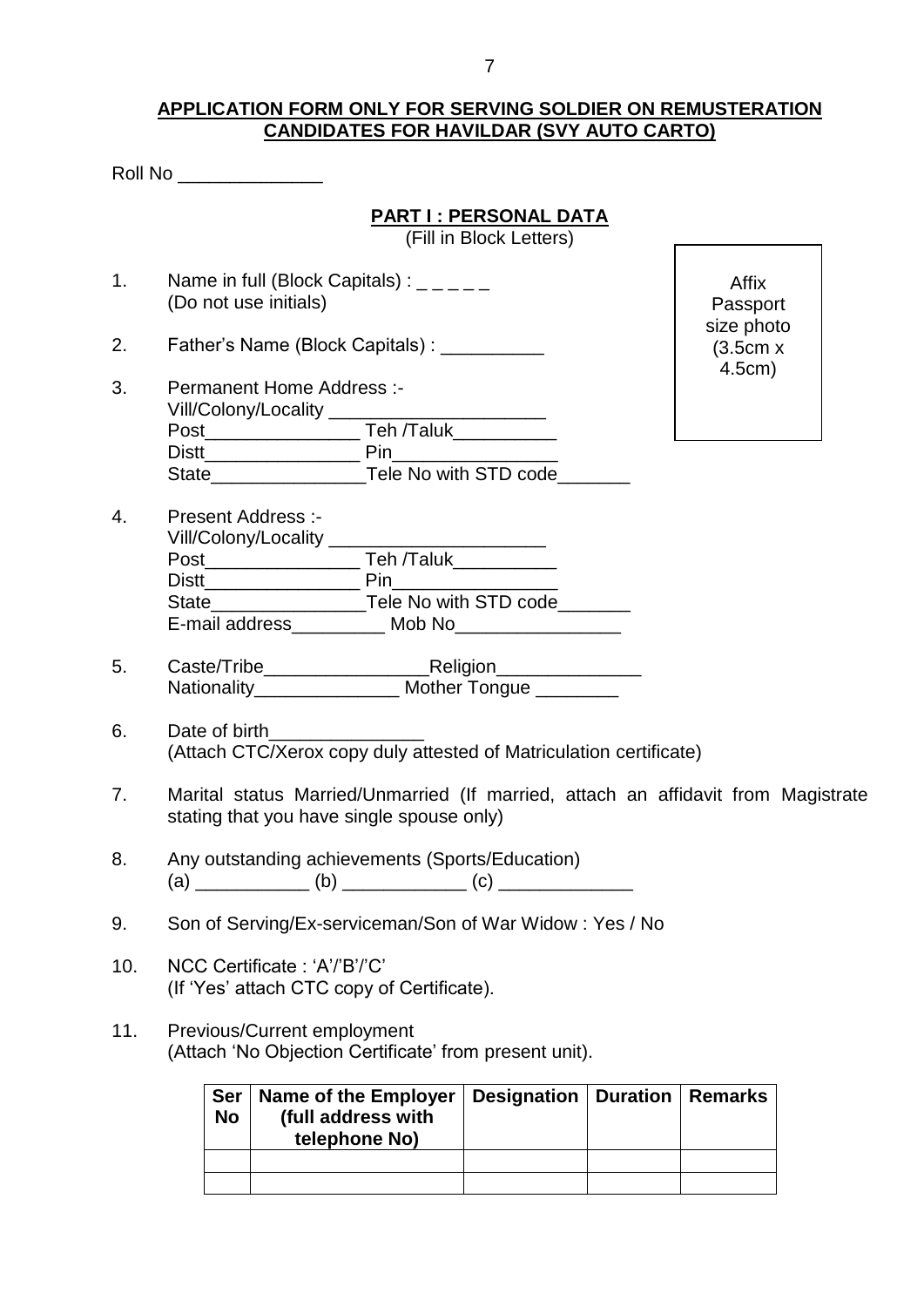## **PART II : ELIGIBILITY**

12. Education Qualification :-

| <b>Ser</b><br><b>No</b> | <b>Exam</b> | <b>Subject</b> | Year | <b>Institute</b><br>where | Board /<br><b>University</b> | <b>Division</b><br><b>Scored (with</b> |
|-------------------------|-------------|----------------|------|---------------------------|------------------------------|----------------------------------------|
|                         |             |                |      | studied                   |                              | percentage)                            |
|                         |             |                |      |                           |                              |                                        |

13. Language :-

| <b>Ser</b><br>No | Language   Examination Passed | <b>Proficiency</b><br>(Read, Write, Speak) | <b>Remarks</b> |
|------------------|-------------------------------|--------------------------------------------|----------------|
|                  |                               |                                            |                |
|                  |                               |                                            |                |

## **PART III : DECLARATION**

- 14. I Certify that:-
	- (a) I am applying for post of Hav (Surveyor Automated Cartographer)

(b) The above information is true to the best of my knowledge and belief. am liable to be disqualified if any information given above is found to be incorrect/incomplete/false.

(c) I am fully aware that recruitment is a FREE service and no money is required to be paid to any agency. If at any stage, it is discovered that I have paid any money to get recruited, I am liable to be disqualified/discharged from service.

(d) I will not claim any compensation for any injury/ disability sustained by me during screening and selection process.

- 15. I declare that I am submitting the attested photocopy of the following certificates :-
	- (a) Character / Conduct certificate.
	- (b) High school certificate.
	- (c) Graduation certificate.
	- (d) Photocopies of detailed marks sheet separately for each year of Graduation:-
		- (i) First year
		- (ii) Second year
		- (iii) Third year